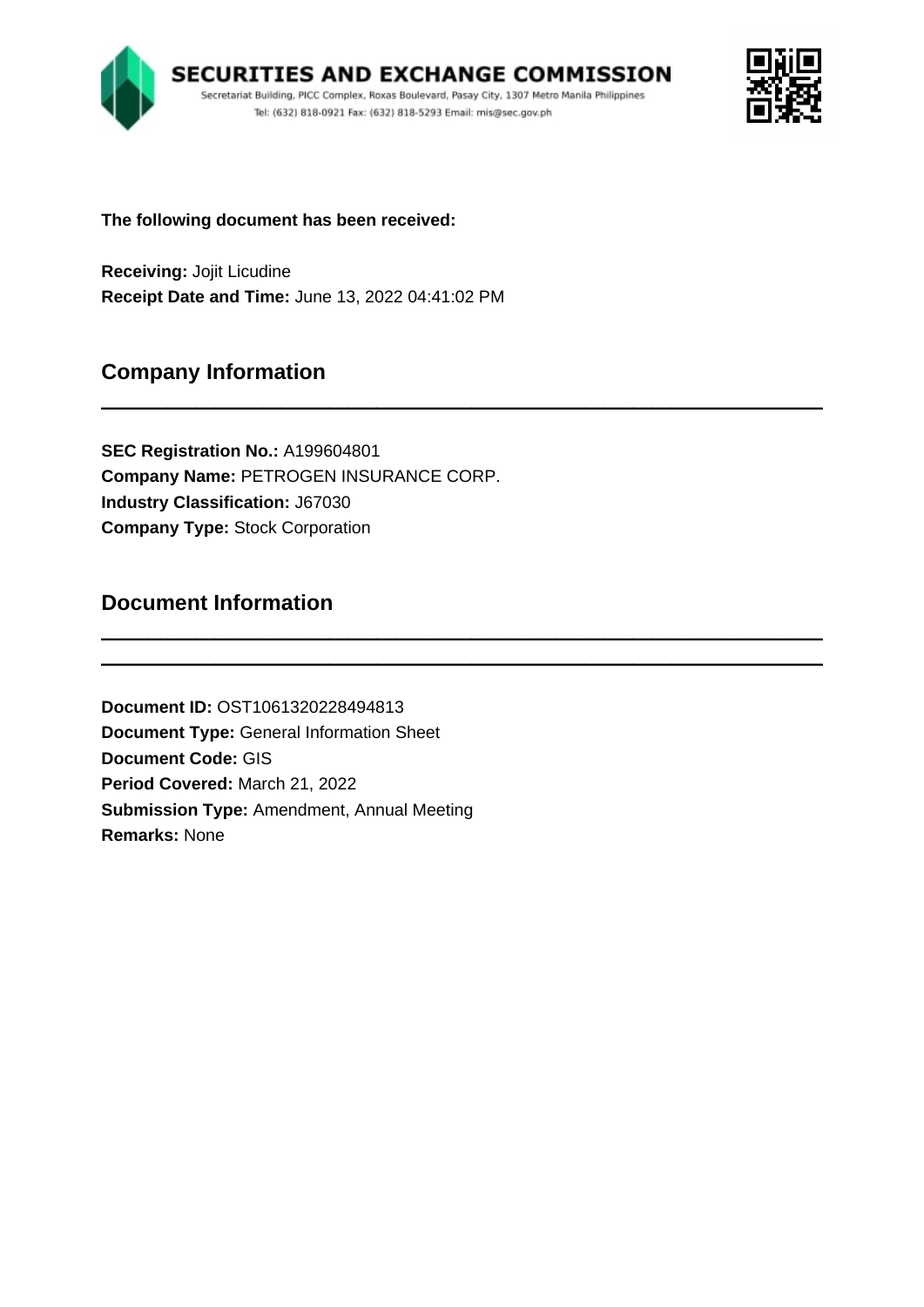

13 June 2022

# **SECURITIES AND EXCHANGE COMMISSION**

**Secretariat Building, PICC Complex** Roxas Boulevard Pasay City

Gentlemen:

On behalf of PETROGEN INSURANCE CORPORATION (the "Corporation"), we are respectfully submitting herewith the Amended 2022 General Information Sheet (GIS) of the Corporation, reflecting the change in page 4, relating to the vacancy left in the Board of Directors as a result of the demise of Independent Director Carmen N. Pedrosa, on 08 June 2022. We received the information of Director Pedrosa's demise on 10 June 2022.

# Truly yours, PETROGEN INSURANCE CORPORATION

By:

dressme

Trene M. Cipriano **Corporate Secretary**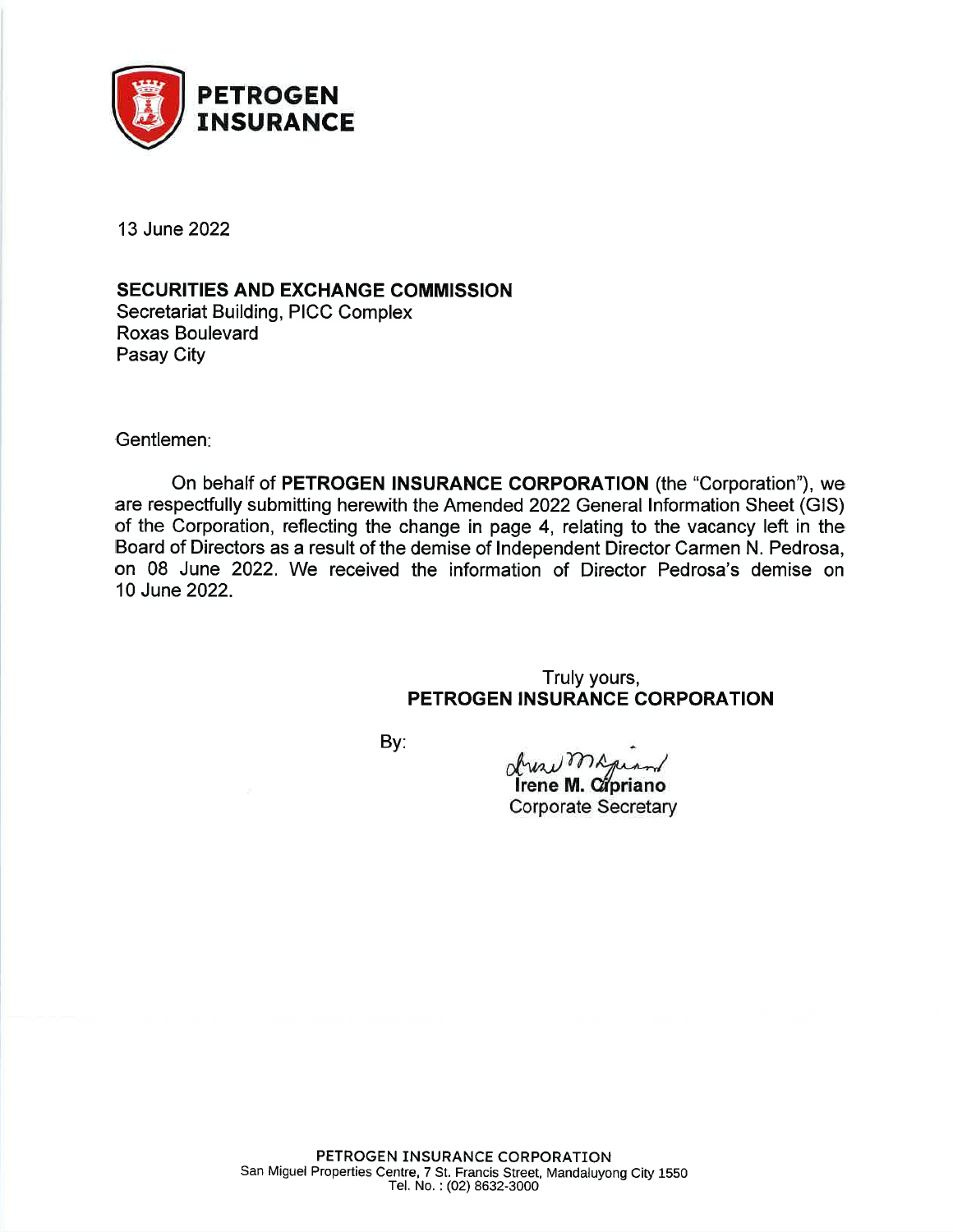FOR THE YEAR **2022**

#### **STOCK CORPORATION**

**GENERAL INSTRUCTIONS:**

1. FOR USER CORPORATION: THIS GIS SHOULD BE SUBMITTED WITHIN THIRTY (30) CALENDAR DAYS FROM THE DATE OF THE ANNUAL STOCKHOLDERS' MEETING. **DO NOT LEAVE ANY ITEM BLANK.** WRITE "N.A." IF THE INFORMATION REQUIRED IS NOT APPLICABLE TO THE CORPORATION OR "NONE" IF THE INFORMATION IS NON-EXISTENT. IF THE ANNUAL STOCKHOLDERS' MEETING IS HELD ON A DATE OTHER THAN THAT STATED IN THE BY-LAWS, THE GIS SHALL BE SUBMITTED WITHIN THIRTY (30) CALENDAR DAYS AFTER THE ELECTION OF THE DIRECTORS, TRUSTEES AND OFFICERS OF THE CORPORATION AT THE ANNUAL MEMBERS' **MEETING** 

- 3. THIS GIS SHALL BE ACCOMPLISHED IN ENGLISH AND CERTIFIED AND SWORN TO BY THE **CORPORATE SECRETARY** OF THE CORPORATION.
- 4. THE SEC SHOULD BE TIMELY APPRISED OF RELEVANT CHANGES IN THE SUBMITTED INFORMATION AS THEY ARISE. FOR CHANGES RESULTING FROM ACTIONS THAT AROSE BETWEEN THE ANNUAL MEETINGS, THE CORPORATION SHALL SUBMIT AMENDED GIS CONTAINING THE NEW INFORMATION TOGETHER WITH A COVER LETTER SIGNED THE CORPORATE SECRETARY OF THE CORPORATION. THE AMENDED GIS AND COVER LETTER SHALL BE SUBMITTED WITHIN SEVEN (7) DAYS AFTER SUCH CHANGE OCCURED OR BECAME EFFECTIVE.
- 5. SUBMIT FOUR (4) COPIES OF THE GIS TO THE RECEIVING SECTION AT THE SEC MAIN OFFICE, OR TO SEC SATELLITE OFFICES OR EXTENSION OFFICES. ALL COPIES SHALL UNIFORMLY BE ON A4 OR LETTER-SIZED PAPER. THE PAGES OF ALL COPIES SHALL USE ONLY ONE SIDE

#### 6. **ONLY THE GIS ACCOMPLISHED IN ACCORDANCE WITH THESE INSTRUCTIONS SHALL BE CONSIDERED AS HAVING BEEN FILED.**

7. THIS GIS MAY BE USED AS EVIDENCE AGAINST THE CORPORATION AND ITS RESPONSIBLE DIRECTORS/OFFICERS FOR ANY VIOLATION OF EXISTING LAWS, RULES AND REGULATIONS

| <b>CORPORATE NAME:</b>                                                                                                                                                                                                                                                                               | <b>DATE REGISTERED:</b> |                                                                      |                                                     |                                 |                                                                 |  |
|------------------------------------------------------------------------------------------------------------------------------------------------------------------------------------------------------------------------------------------------------------------------------------------------------|-------------------------|----------------------------------------------------------------------|-----------------------------------------------------|---------------------------------|-----------------------------------------------------------------|--|
|                                                                                                                                                                                                                                                                                                      | 8/23/1996               |                                                                      |                                                     |                                 |                                                                 |  |
| <b>BUSINESS/TRADE NAME:</b>                                                                                                                                                                                                                                                                          |                         |                                                                      |                                                     |                                 |                                                                 |  |
|                                                                                                                                                                                                                                                                                                      | <b>FISCAL YEAR END:</b> |                                                                      |                                                     |                                 |                                                                 |  |
| <b>SEC REGISTRATION NUMBER:</b>                                                                                                                                                                                                                                                                      |                         |                                                                      |                                                     |                                 |                                                                 |  |
|                                                                                                                                                                                                                                                                                                      |                         |                                                                      |                                                     |                                 | December 31                                                     |  |
|                                                                                                                                                                                                                                                                                                      | A199604801              |                                                                      |                                                     |                                 | <b>CORPORATE TAX IDENTIFICATION NUMBER (TIN)</b>                |  |
| DATE OF ANNUAL MEETING PER BY-LAWS:                                                                                                                                                                                                                                                                  |                         |                                                                      |                                                     |                                 |                                                                 |  |
|                                                                                                                                                                                                                                                                                                      | 005-034-674             |                                                                      |                                                     |                                 |                                                                 |  |
| <b>ACTUAL DATE OF ANNUAL MEETING:</b>                                                                                                                                                                                                                                                                |                         |                                                                      |                                                     |                                 | <b>WEBSITE/URL ADDRESS:</b>                                     |  |
|                                                                                                                                                                                                                                                                                                      | March 21, 2022          |                                                                      |                                                     |                                 | www.petron.com                                                  |  |
| <b>COMPLETE PRINCIPAL OFFICE ADDRESS:</b>                                                                                                                                                                                                                                                            |                         |                                                                      |                                                     |                                 | <b>E-MAIL ADDRESS:</b>                                          |  |
|                                                                                                                                                                                                                                                                                                      |                         | San Miguel Properties Centre, 7 St. Francis Street, Mandaluyong City |                                                     |                                 | jccruz@petron.com                                               |  |
| <b>COMPLETE BUSINESS ADDRESS:</b>                                                                                                                                                                                                                                                                    |                         |                                                                      |                                                     |                                 | <b>FAX NUMBER:</b>                                              |  |
|                                                                                                                                                                                                                                                                                                      |                         | San Miguel Properties Centre, 7 St. Francis Street, Mandaluyong City |                                                     |                                 | 8884-0953                                                       |  |
| <b>OFFICIAL E-MAIL ADDRESS</b>                                                                                                                                                                                                                                                                       |                         | <b>ALTERNATE E-MAIL ADDRESS</b>                                      |                                                     | <b>OFFICIAL MOBILE NUMBER</b>   | <b>ALTERNATE MOBILE NUMBER</b>                                  |  |
| petronsubcorpsec@petron.com                                                                                                                                                                                                                                                                          |                         | corpsecsubsidiaries.petron@gmail.com                                 |                                                     | 0995 430 3885                   | 0917 575 0815                                                   |  |
| <b>NAME OF EXTERNAL AUDITOR &amp; ITS SIGNING PARTNER:</b>                                                                                                                                                                                                                                           |                         |                                                                      | <b>SEC ACCREDITATION NUMBER (if</b><br>applicable): |                                 | TELEPHONE NUMBER(S):                                            |  |
| R.G. Manabat & Co./Florizza C. Simangan                                                                                                                                                                                                                                                              |                         |                                                                      | N/A                                                 |                                 | 8884-9200                                                       |  |
| PRIMARY PURPOSE/ACTIVITY/INDUSTRY PRESENTLY ENGAGED IN:                                                                                                                                                                                                                                              |                         |                                                                      |                                                     | <b>INDUSTRY CLASSIFICATION:</b> | <b>GEOGRAPHICAL CODE:</b>                                       |  |
| To engage in the business and operation of all kinds of insurance and re-insurance, on sea as well as on<br>land, on goods and merchandise, of transportation or conveyance against fire, against accidents, and all<br>other forms and lines of insurance authorized by law, except life insurance. |                         |                                                                      | <b>Insurance</b>                                    |                                 |                                                                 |  |
|                                                                                                                                                                                                                                                                                                      |                         |                                                                      |                                                     |                                 |                                                                 |  |
| <b>PARENT COMPANY</b>                                                                                                                                                                                                                                                                                |                         | <b>SEC REGISTRATION NO.</b>                                          |                                                     |                                 | <b>ADDRESS</b>                                                  |  |
| <b>SAN MIGUEL CORPORATION</b>                                                                                                                                                                                                                                                                        |                         | <b>PW-277</b>                                                        |                                                     |                                 | SMC Head Office Complex, 40 San Miguel Avenue, Mandaluyong City |  |
| <b>SUBSIDIARY/AFFILIATE</b>                                                                                                                                                                                                                                                                          |                         | <b>SEC REGISTRATION NO.</b>                                          |                                                     |                                 | <b>ADDRESS</b>                                                  |  |
| N/A                                                                                                                                                                                                                                                                                                  | N/A                     |                                                                      |                                                     | N/A                             |                                                                 |  |
|                                                                                                                                                                                                                                                                                                      |                         |                                                                      |                                                     |                                 |                                                                 |  |
|                                                                                                                                                                                                                                                                                                      |                         |                                                                      |                                                     |                                 |                                                                 |  |
|                                                                                                                                                                                                                                                                                                      |                         |                                                                      |                                                     |                                 |                                                                 |  |
|                                                                                                                                                                                                                                                                                                      |                         | NOTE: USE ADDITIONAL SHEET IF NECESSARY                              |                                                     |                                 |                                                                 |  |

<sup>2.</sup>  IF NO MEETING IS HELD, THE CORPORATION SHALL SUBMIT THE GIS NOT LATER THAN JANUARY 30 OF THE FOLLOWING YEAR. HOWEVER, SHOULD AN ANNUAL STOCKHOLDERS' MEETING BE HELD THEREAFTER, A NEW GIS SHALL BE SUBMITTED/FILED.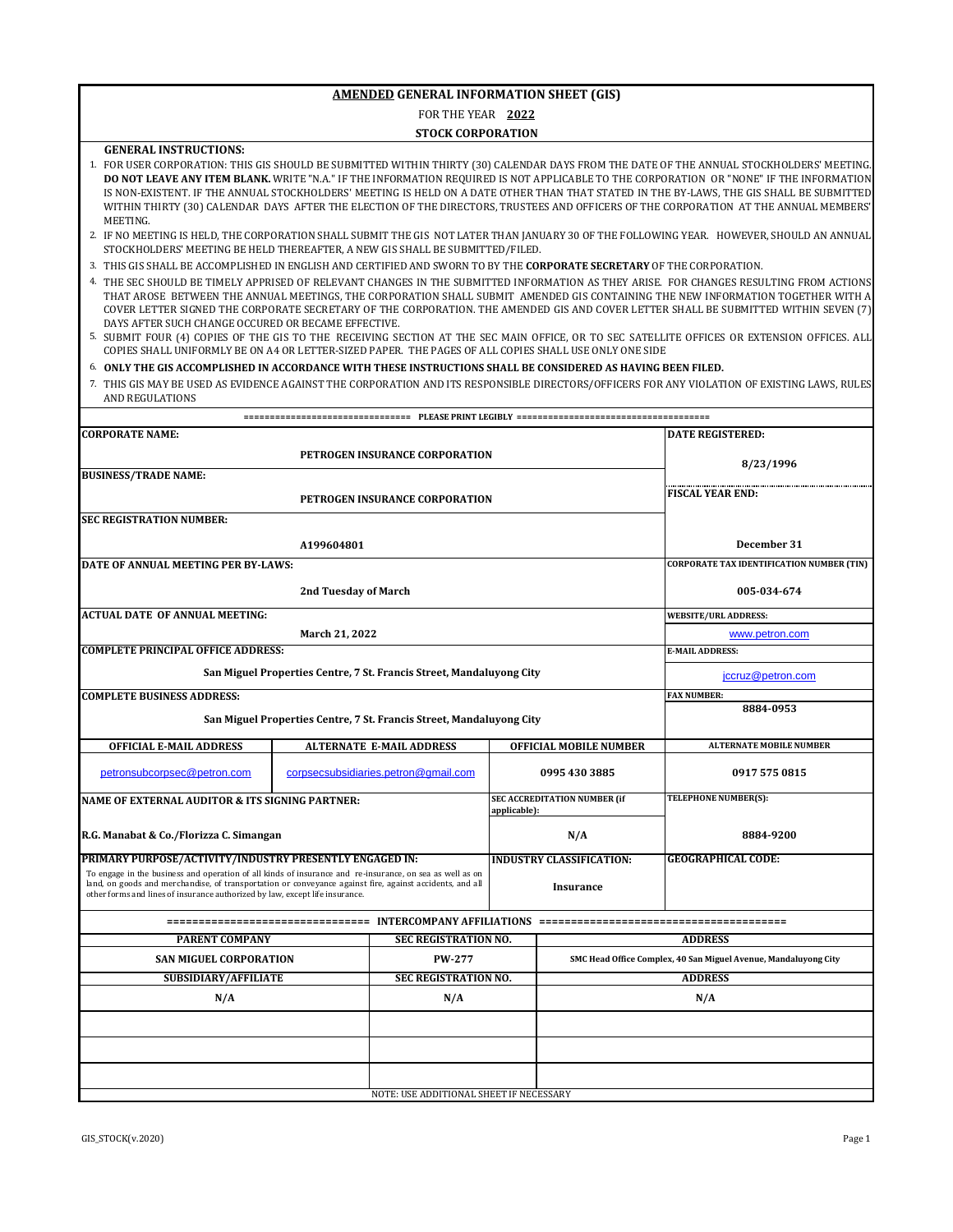| <b>AMENDED GENERAL INFORMATION SHEET</b>                  |                                                                                                                                     |                                                                                                                                                                                |                                                                                    |  |  |  |  |  |  |  |  |
|-----------------------------------------------------------|-------------------------------------------------------------------------------------------------------------------------------------|--------------------------------------------------------------------------------------------------------------------------------------------------------------------------------|------------------------------------------------------------------------------------|--|--|--|--|--|--|--|--|
|                                                           | <b>STOCK CORPORATION</b>                                                                                                            |                                                                                                                                                                                |                                                                                    |  |  |  |  |  |  |  |  |
|                                                           | PLEASE PRINT LEGIBLY ====<br>=====                                                                                                  |                                                                                                                                                                                |                                                                                    |  |  |  |  |  |  |  |  |
| <b>Corporate Name:</b>                                    |                                                                                                                                     |                                                                                                                                                                                | PETROGEN INSURANCE CORPORATION                                                     |  |  |  |  |  |  |  |  |
|                                                           | A. Is the Corporation a covered person under the Anti Money Laundering Act                                                          |                                                                                                                                                                                | <b>®</b> Yes<br>$\bigcirc$ No                                                      |  |  |  |  |  |  |  |  |
|                                                           | (AMLA), as amended? (Rep. Acts. 9160/9164/10167/10365)                                                                              |                                                                                                                                                                                |                                                                                    |  |  |  |  |  |  |  |  |
| Please check the appropriate box:                         |                                                                                                                                     |                                                                                                                                                                                |                                                                                    |  |  |  |  |  |  |  |  |
| 1.                                                        |                                                                                                                                     |                                                                                                                                                                                |                                                                                    |  |  |  |  |  |  |  |  |
| $\Box$<br>a. Banks                                        |                                                                                                                                     |                                                                                                                                                                                | Jewelry dealers in precious metals, who, as a                                      |  |  |  |  |  |  |  |  |
| b. Offshore Banking Units<br>□                            |                                                                                                                                     | $4. \Box$                                                                                                                                                                      | business, trade in precious metals                                                 |  |  |  |  |  |  |  |  |
| c. Quasi-Banks<br>$\Box$                                  |                                                                                                                                     |                                                                                                                                                                                |                                                                                    |  |  |  |  |  |  |  |  |
| $\Box$<br>d. Trust Entities                               |                                                                                                                                     |                                                                                                                                                                                |                                                                                    |  |  |  |  |  |  |  |  |
| □                                                         | e. Non-Stock Savings and Loan Associations                                                                                          |                                                                                                                                                                                |                                                                                    |  |  |  |  |  |  |  |  |
| f. Pawnshops<br>□                                         |                                                                                                                                     |                                                                                                                                                                                |                                                                                    |  |  |  |  |  |  |  |  |
| g. Foreign Exchage Dealers<br>$\Box$<br>h. Money Changers |                                                                                                                                     | $5\square$                                                                                                                                                                     | Jewelry dealers in precious stones, who, as a<br>business, trade in precious stone |  |  |  |  |  |  |  |  |
| $\Box$<br>i. Remittance Agents<br>$\Box$                  |                                                                                                                                     |                                                                                                                                                                                |                                                                                    |  |  |  |  |  |  |  |  |
| j. Electronic Money Issuers<br>$\Box$                     |                                                                                                                                     |                                                                                                                                                                                |                                                                                    |  |  |  |  |  |  |  |  |
| $\Box$                                                    | k. Financial Institutions which Under Special Laws are subject to                                                                   |                                                                                                                                                                                |                                                                                    |  |  |  |  |  |  |  |  |
|                                                           | Bangko Sentral ng Pilipinas' (BSP) supervision and/or regulation,                                                                   |                                                                                                                                                                                | Company service providers which, as a business,                                    |  |  |  |  |  |  |  |  |
|                                                           | including their subsidiaries and affiliates.                                                                                        | 6.                                                                                                                                                                             | provide any of the following services to third                                     |  |  |  |  |  |  |  |  |
| 2.                                                        |                                                                                                                                     |                                                                                                                                                                                | parties:                                                                           |  |  |  |  |  |  |  |  |
| a. Insurance Companies<br>$\Box$                          |                                                                                                                                     |                                                                                                                                                                                |                                                                                    |  |  |  |  |  |  |  |  |
| b. Insurance Agents<br>□                                  |                                                                                                                                     | $\Box$                                                                                                                                                                         | a. acting as a formation agent of juridical persons                                |  |  |  |  |  |  |  |  |
| c. Insurance Brokers<br>$\Box$                            |                                                                                                                                     | □                                                                                                                                                                              | b. acting as (or arranging for another person to act                               |  |  |  |  |  |  |  |  |
| d. Professional Reinsurers<br>$\Box$                      |                                                                                                                                     |                                                                                                                                                                                | as) a director or corporate secretary of a company,                                |  |  |  |  |  |  |  |  |
| e. Reinsurance Brokers<br>$\Box$                          |                                                                                                                                     |                                                                                                                                                                                | a partner of a partnership, or a similar position in                               |  |  |  |  |  |  |  |  |
| f. Holding Companies<br>$\Box$                            |                                                                                                                                     |                                                                                                                                                                                | relation to other juridical persons                                                |  |  |  |  |  |  |  |  |
| g. Holding Company Systems<br>$\Box$                      |                                                                                                                                     |                                                                                                                                                                                |                                                                                    |  |  |  |  |  |  |  |  |
| h. Pre-need Companies<br>$\Box$                           |                                                                                                                                     | □                                                                                                                                                                              | c. providing a registered office, business address or                              |  |  |  |  |  |  |  |  |
| i. Mutual Benefit Association<br>$\Box$                   |                                                                                                                                     |                                                                                                                                                                                | accommodation, correspondence or<br>administrative address for a company, a        |  |  |  |  |  |  |  |  |
| $\Box$                                                    | j. All Other Persons and entities supervised and/or regulated by the<br>Insurance Commission (IC)                                   |                                                                                                                                                                                | partnership or any other legal person or                                           |  |  |  |  |  |  |  |  |
|                                                           |                                                                                                                                     |                                                                                                                                                                                | arrangement                                                                        |  |  |  |  |  |  |  |  |
| 3.<br>a. Securities Dealers<br>$\Box$                     |                                                                                                                                     | □                                                                                                                                                                              | d. acting as (or arranging for another person to act                               |  |  |  |  |  |  |  |  |
| b. Securities Brokers<br>□                                |                                                                                                                                     |                                                                                                                                                                                | as) a nominee shareholder for another person                                       |  |  |  |  |  |  |  |  |
| $\Box$<br>c. Securities Salesman                          |                                                                                                                                     |                                                                                                                                                                                |                                                                                    |  |  |  |  |  |  |  |  |
|                                                           |                                                                                                                                     | 7.                                                                                                                                                                             | Persons who provide any of the following services:                                 |  |  |  |  |  |  |  |  |
| $\Box$<br>d. Investment Houses                            |                                                                                                                                     | ⊔                                                                                                                                                                              | a. managing of client money, securities or other                                   |  |  |  |  |  |  |  |  |
| $\Box$                                                    | e. Investment Agents and Consultants                                                                                                |                                                                                                                                                                                | assets                                                                             |  |  |  |  |  |  |  |  |
| $\Box$<br>f. Trading Advisors                             |                                                                                                                                     | ப                                                                                                                                                                              | b. management of bank, savings or securities                                       |  |  |  |  |  |  |  |  |
| $\Box$                                                    | g. Other entities managing Securities or rendering similar services                                                                 |                                                                                                                                                                                | accounts                                                                           |  |  |  |  |  |  |  |  |
| $\Box$                                                    | h. Mutual Funds or Open-end Investment Companies                                                                                    | $\Box$                                                                                                                                                                         | c. organization of contributions for the creation,                                 |  |  |  |  |  |  |  |  |
| $\Box$                                                    | i. Close-end Investment Companies                                                                                                   |                                                                                                                                                                                | operation or management of companies                                               |  |  |  |  |  |  |  |  |
| $\Box$                                                    | j. Common Trust Funds or Issuers and other similar entities                                                                         |                                                                                                                                                                                |                                                                                    |  |  |  |  |  |  |  |  |
| $\Box$                                                    | k. Transfer Companies and other similar entities                                                                                    | □                                                                                                                                                                              | d. creation, operation or management of juridical                                  |  |  |  |  |  |  |  |  |
| $\Box$                                                    | l. Other entities administering or otherwise dealing in currency,<br>commodities or financial derivatives based there on            |                                                                                                                                                                                | persons or arrangements, and buying and selling<br>business entities               |  |  |  |  |  |  |  |  |
|                                                           |                                                                                                                                     |                                                                                                                                                                                |                                                                                    |  |  |  |  |  |  |  |  |
| $\Box$                                                    | m. Entities administering of otherwise dealing in valuable objects                                                                  | $\overline{8}$ .                                                                                                                                                               | None of the above                                                                  |  |  |  |  |  |  |  |  |
| $\Box$                                                    | n. Entities administering or otherwise dealing in cash Substitutes<br>and other similar monetary instruments or property supervised | Describe<br>nature of                                                                                                                                                          |                                                                                    |  |  |  |  |  |  |  |  |
|                                                           | and/or regulated by the Securities and Exchange Commission                                                                          | business:                                                                                                                                                                      | Please see Page No. 1                                                              |  |  |  |  |  |  |  |  |
| (SEC)                                                     |                                                                                                                                     |                                                                                                                                                                                |                                                                                    |  |  |  |  |  |  |  |  |
|                                                           | B. Has the Corporation complied with the requirements on Customer Due Diligence                                                     |                                                                                                                                                                                |                                                                                    |  |  |  |  |  |  |  |  |
|                                                           |                                                                                                                                     |                                                                                                                                                                                |                                                                                    |  |  |  |  |  |  |  |  |
|                                                           |                                                                                                                                     | (CDD) or Know Your Customer (KYC), record-keeping, and submission of reports<br><b>⊙</b> Yes<br>$\bigcirc$ No<br>under the AMLA, as amended, since the last filing of its GIS? |                                                                                    |  |  |  |  |  |  |  |  |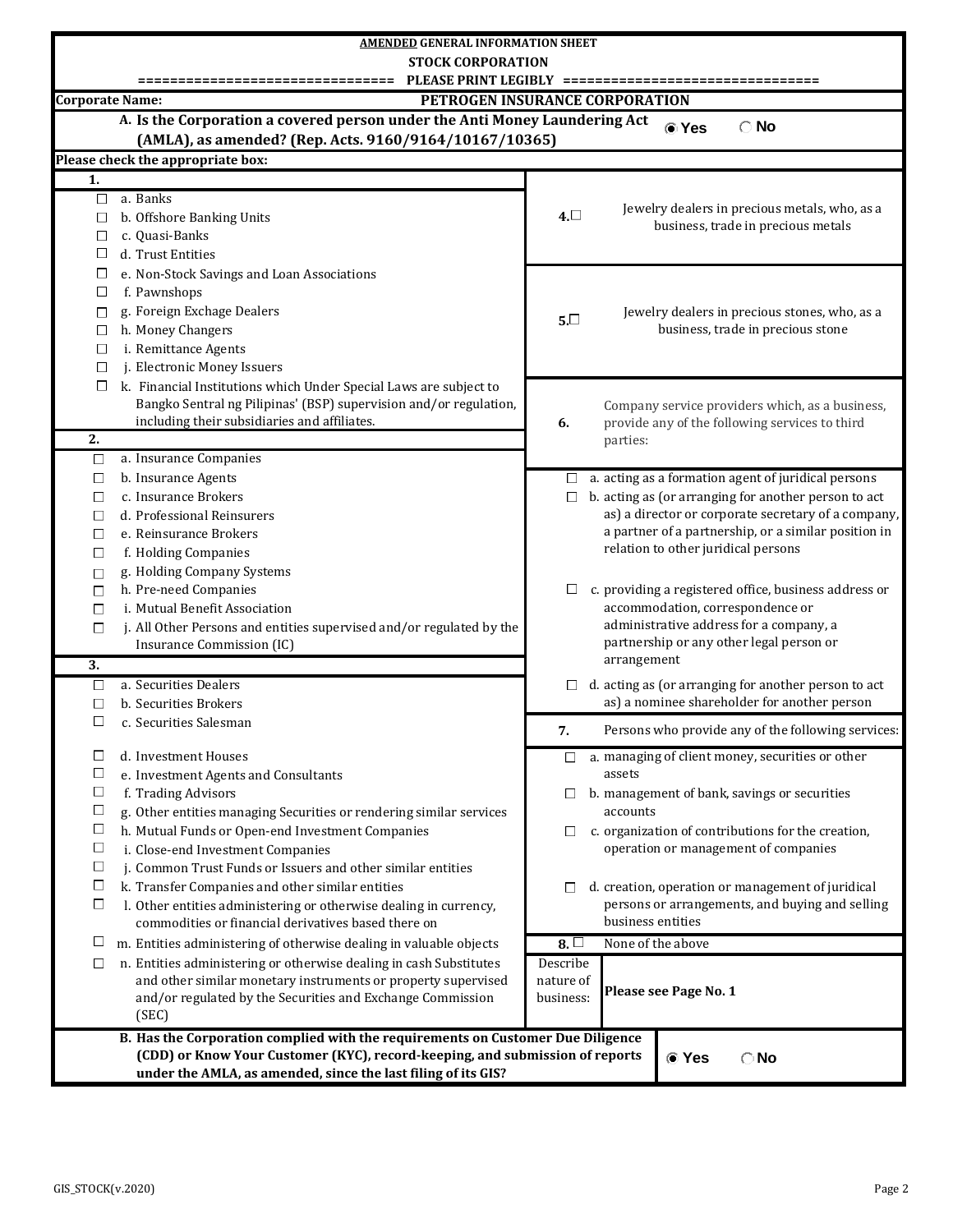STOCK CORPORATION

| <b>CORPORATE NAME:</b>                                |                                           |                                                                                |                                         |                                                                             | PETROGEN INSURANCE CORPORATION          |                                                                                                 |                          |
|-------------------------------------------------------|-------------------------------------------|--------------------------------------------------------------------------------|-----------------------------------------|-----------------------------------------------------------------------------|-----------------------------------------|-------------------------------------------------------------------------------------------------|--------------------------|
|                                                       |                                           |                                                                                |                                         | <b>CAPITAL STRUCTURE</b>                                                    |                                         |                                                                                                 |                          |
| <b>AUTHORIZED CAPITAL STOCK</b>                       |                                           |                                                                                |                                         |                                                                             |                                         |                                                                                                 |                          |
|                                                       |                                           | <b>TYPE OF SHARES*</b>                                                         | <b>NUMBER OF</b><br><b>SHARES</b>       | <b>PAR/STATED VALUE</b>                                                     |                                         | <b>AMOUNT (PhP)</b><br>(No. of shares X Par/Stated Value)                                       |                          |
|                                                       |                                           | Common                                                                         | 2,250,000                               |                                                                             | 1,000.00                                |                                                                                                 | 2,250,000,000.00         |
|                                                       |                                           |                                                                                |                                         |                                                                             |                                         |                                                                                                 |                          |
|                                                       |                                           |                                                                                |                                         |                                                                             |                                         |                                                                                                 |                          |
|                                                       |                                           | <b>TOTAL</b>                                                                   | 2,250,000                               |                                                                             | TOTAL P                                 |                                                                                                 | 2,250,000,000.00         |
| <b>SUBSCRIBED CAPITAL</b>                             |                                           |                                                                                |                                         |                                                                             |                                         |                                                                                                 |                          |
| <b>FILIPINO</b>                                       | <b>NO. OF</b><br>STOCK-<br><b>HOLDERS</b> | TYPE OF SHARES*                                                                | <b>NUMBER OF</b><br><b>SHARES</b>       | <b>NUMBER OF</b><br><b>SHARES IN THE</b><br><b>HANDS OF THE</b><br>PUBLIC** | PAR/STATED<br><b>VALUE</b>              | <b>AMOUNT (PhP)</b>                                                                             | % OF<br><b>OWNERSHIP</b> |
|                                                       | 9                                         | Common                                                                         | 1,994,974                               |                                                                             | 1,000.00                                | 1,994,974,000.00                                                                                | 100.00%                  |
|                                                       |                                           |                                                                                |                                         |                                                                             |                                         |                                                                                                 |                          |
|                                                       |                                           |                                                                                |                                         |                                                                             |                                         |                                                                                                 |                          |
|                                                       |                                           | <b>TOTAL</b>                                                                   | 1,994,974 TOTAL                         |                                                                             | TOTAL P                                 | 1,994,974,000.00                                                                                | 100.00                   |
| FOREIGN<br><b>(INDICATE BY</b><br><b>NATIONALITY)</b> | <b>NO. OF</b><br>STOCK-<br><b>HOLDERS</b> | TYPE OF SHARES*                                                                | <b>NUMBER OF</b><br><b>SHARES</b>       | <b>NUMBER OF</b><br><b>SHARES IN THE</b><br><b>HANDS OF THE</b><br>PUBLIC** | <b>PAR/STATED</b><br><b>VALUE</b>       | <b>AMOUNT (PhP)</b>                                                                             | % OF<br><b>OWNERSHIP</b> |
| N/A                                                   |                                           |                                                                                |                                         |                                                                             |                                         |                                                                                                 |                          |
|                                                       |                                           |                                                                                |                                         |                                                                             |                                         |                                                                                                 |                          |
|                                                       |                                           |                                                                                |                                         |                                                                             |                                         |                                                                                                 |                          |
|                                                       |                                           |                                                                                |                                         |                                                                             |                                         |                                                                                                 |                          |
| Percentage of Foreign Equity: 0%                      |                                           | <b>TOTAL</b>                                                                   |                                         | <b>TOTAL</b>                                                                | <b>TOTAL</b><br>$\mathbf{P}$            |                                                                                                 |                          |
|                                                       |                                           |                                                                                |                                         |                                                                             | $\mathbf{P}$<br><b>TOTAL SUBSCRIBED</b> | 1,994,974,000.00                                                                                | 100.00%                  |
| <b>PAID-UP CAPITAL</b>                                |                                           |                                                                                |                                         |                                                                             |                                         |                                                                                                 |                          |
| <b>FILIPINO</b>                                       | <b>NO. OF</b><br>STOCK-<br><b>HOLDERS</b> | <b>TYPE OF SHARES*</b>                                                         | <b>NUMBER OF</b><br><b>SHARES</b>       |                                                                             | <b>PAR/STATED VALUE</b>                 | <b>AMOUNT (PhP)</b>                                                                             | % OF<br><b>OWNERSHIP</b> |
|                                                       | 9                                         | Common                                                                         | 1,994,974                               |                                                                             | 1,000.00                                | 1,994,974,000.00                                                                                | 100.00%                  |
|                                                       |                                           |                                                                                |                                         |                                                                             | Additional Paid In Capital              | 1,490,077,270.00                                                                                |                          |
|                                                       |                                           |                                                                                |                                         |                                                                             |                                         |                                                                                                 |                          |
|                                                       |                                           |                                                                                |                                         |                                                                             |                                         |                                                                                                 |                          |
|                                                       |                                           | <b>TOTAL</b>                                                                   | 1,994,974                               |                                                                             | <b>TOTAL</b><br>$\mathbf{P}$            | 3,485,051,270.00                                                                                | 100.00                   |
| FOREIGN<br><b>(INDICATE BY</b><br><b>NATIONALITY)</b> | <b>NO. OF</b><br>STOCK-<br><b>HOLDERS</b> | TYPE OF SHARES*                                                                | <b>NUMBER OF</b><br><b>SHARES</b>       |                                                                             | <b>PAR/STATED VALUE</b>                 | <b>AMOUNT (PhP)</b>                                                                             | % OF<br><b>OWNERSHIP</b> |
| N/A                                                   |                                           |                                                                                |                                         |                                                                             |                                         |                                                                                                 |                          |
|                                                       |                                           |                                                                                |                                         |                                                                             |                                         |                                                                                                 |                          |
|                                                       |                                           |                                                                                |                                         |                                                                             |                                         |                                                                                                 |                          |
|                                                       |                                           |                                                                                |                                         |                                                                             |                                         |                                                                                                 |                          |
|                                                       |                                           | <b>TOTAL</b>                                                                   |                                         |                                                                             | <b>TOTAL</b><br>P                       |                                                                                                 |                          |
|                                                       |                                           |                                                                                |                                         | <b>TOTAL PAID-UP</b>                                                        | $\mathbf{P}$                            | 3,485,051,270.00<br>(with contributed surplus of P25,000,000 required under the Insurance Code) | 100.00%                  |
|                                                       |                                           |                                                                                | NOTE: USE ADDITIONAL SHEET IF NECESSARY |                                                                             |                                         |                                                                                                 |                          |
| Common, Preferred or other classification             |                                           | Other than Directors, Officers, Shareholders owning 10% of outstanding shares. |                                         |                                                                             |                                         |                                                                                                 |                          |
|                                                       |                                           |                                                                                |                                         |                                                                             |                                         |                                                                                                 |                          |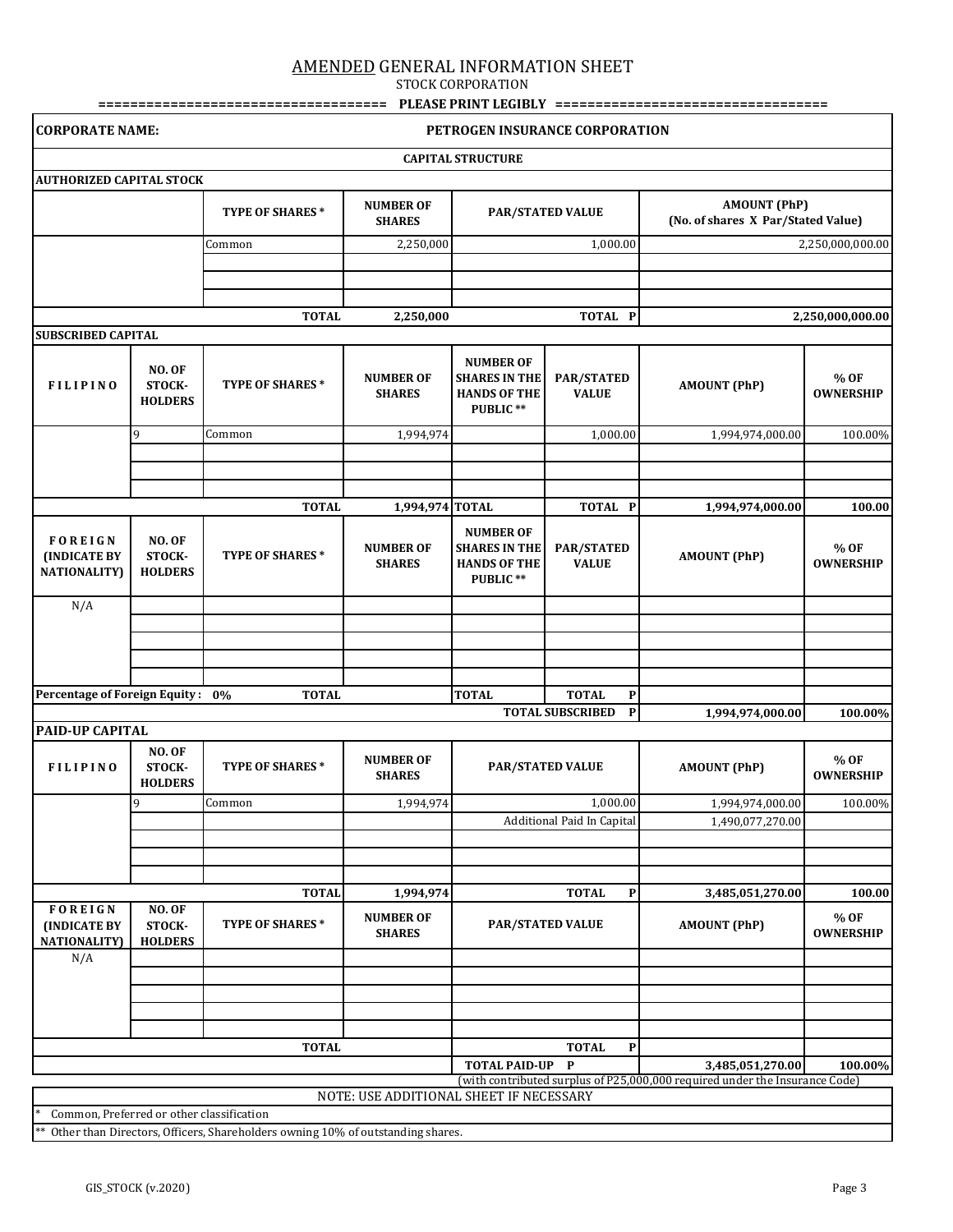STOCK CORPORATION

| <b>CORPORATE NAME:</b>           | PETROGEN INSURANCE CORPORATION |              |                                                 |                     |                               |                                                                             |                          |                                            |  |
|----------------------------------|--------------------------------|--------------|-------------------------------------------------|---------------------|-------------------------------|-----------------------------------------------------------------------------|--------------------------|--------------------------------------------|--|
|                                  |                                |              |                                                 |                     |                               |                                                                             |                          |                                            |  |
| DIRECTORS / OFFICERS             |                                |              |                                                 |                     |                               |                                                                             |                          |                                            |  |
| NAME/CURRENT RESIDENTIAL ADDRESS | <b>NATIONALITY</b>             | <b>INC'R</b> |                                                 | <b>BOARD GENDER</b> | <b>STOCK</b><br><b>HOLDER</b> | <b>OFFICER</b>                                                              | EXEC.<br>COMM.           | <b>TAX IDENTIFICATION</b><br><b>NUMBER</b> |  |
| 1. RAMON S. ANG                  | Filipino                       | $\mathbf N$  | M                                               | M                   | Y                             | Chairman                                                                    | N/A                      |                                            |  |
| 2. AURORA T. CALDERON            | Filipino                       | $\mathbf N$  | M                                               | F                   | Y                             | President                                                                   | CG / M                   |                                            |  |
| 3. ROBERT COYIUTO JR.            | Filipino                       | N            | M                                               | M                   | Y                             | N/A                                                                         | N/A                      |                                            |  |
| 4. RHOGEL S. GANDINGCO           | Filipino                       | N            | M                                               | M                   | Y                             | N/A                                                                         | N/A                      |                                            |  |
| 5. SUSAN Y. YU                   | Filipino                       | N            | M                                               | $\mathbf{F}$        | Y                             | N/A                                                                         | ARO/M;<br>RPT/M          |                                            |  |
| 6. Vacant                        |                                |              |                                                 |                     |                               |                                                                             |                          |                                            |  |
| 7. MELINDA GONZALES-MANTO        | Filipino                       | $\mathbf N$  | $\mathbf I$<br>(Lead<br>ndependent<br>Director) | $\mathbf{F}$        | Y                             | N/A                                                                         | ARO/C;<br>CG/M;<br>RPT/M |                                            |  |
| 8. JULIAN FIDEL B. ROSARIO       | Filipino                       | N            | N                                               | M                   | N                             | General<br>Manager                                                          | N/A                      |                                            |  |
| 9. JOSEPH N. PINEDA              | Filipino                       | N            | N                                               | M                   | N                             | Treasurer                                                                   | N/A                      |                                            |  |
| <b>10. JOSEPHINE T. TRIVINO</b>  | Filipino                       | N            | N                                               | $\rm F$             | $\mathbf N$                   | Finance<br>Manager                                                          | N/A                      |                                            |  |
| 11. ALMIRA C. DALUSUNG           | $\rm Filipino$                 | N            | ${\bf N}$                                       | F                   | N                             | Assistant<br>Treasurer                                                      | N/A                      |                                            |  |
| 12. IRENE M. CIPRIANO            | Filipino                       | N            | ${\bf N}$                                       | $\rm F$             | $\mathbf N$                   | Corporate<br>Secretary &<br>Compliance<br>Officer                           | N/A                      |                                            |  |
| 13. MA. KRISTINA S. ZAMORA       | Filipino                       | N            | N                                               | $\mathbf{F}$        | ${\bf N}$                     | Assistant<br>Corporate<br>Secretary &<br>Alternate<br>Compliance<br>Officer | N/A                      |                                            |  |
| 14. Nothing follows              |                                |              |                                                 |                     |                               |                                                                             |                          |                                            |  |
| 15.                              |                                |              |                                                 |                     |                               |                                                                             |                          |                                            |  |
| <b>INSTRUCTION:</b>              |                                |              |                                                 |                     |                               |                                                                             |                          |                                            |  |

FOR SEX COLUMN, PUT "F" FOR FEMALE, "M" FOR MALE.

FOR BOARD COLUMN, PUT "C" FOR CHAIRMAN, "M" FOR MEMBER, "I" FOR INDEPENDENT DIRECTOR.

FOR INC'R COLUMN, PUT "Y" IF AN INCORPORATOR, "N" IF NOT.

FOR STOCKHOLDER COLUMN, PUT "Y" IF A STOCKHOLDER, "N" IF NOT.

FOR OFFICER COLUMN, INDICATE PARTICULAR POSITION IF AN OFFICER, FROM VP UP INCLUDING THE POSITION OF THE TREASURER,

SECRETARY, COMPLIANCE OFFICER AND/OR ASSOCIATED PERSON.

 FOR EXECUTIVE COMMITTEE, INDICATE "CR" IF MEMBER OF THE CORPORATE GOVERNANCE COMMITTEE; "ARO" FOR AUDIT AND RISK OVERSIGHT COMMITTEE; "RPT" FOR RELATED PARTY TRANSACTION COMMITTEE. ADDITIONALLY WRITE "C" AFTER SLASH IF CHAIRMAN AND "M" IF MEMBER.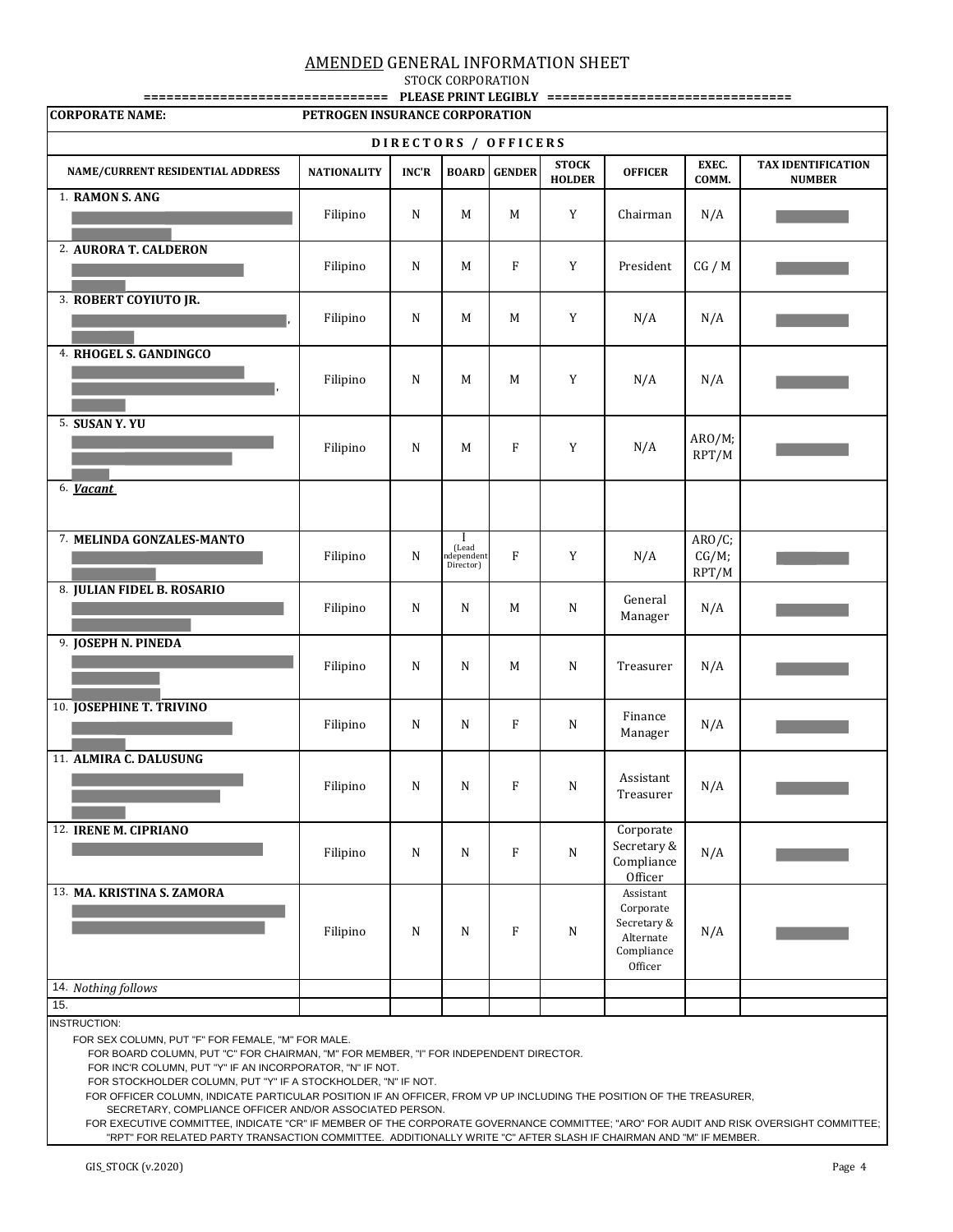STOCK CORPORATION

| <b>CORPORATE NAME:</b>                                      |              | PETROGEN INSURANCE CORPORATION |                                                                |                    |                  |                                                   |
|-------------------------------------------------------------|--------------|--------------------------------|----------------------------------------------------------------|--------------------|------------------|---------------------------------------------------|
| <b>TOTAL NUMBER OF STOCKHOLDERS: 9</b>                      |              |                                | NO. OF STOCKHOLDERS WITH 100 OR MORE SHARES EACH: 2            |                    |                  |                                                   |
| TOTAL ASSETS BASED ON LATEST AUDITED FINANCIAL STATEMENTS:  |              |                                | P7,728,313,943.00 (as of 31 December 2021)                     |                    |                  |                                                   |
|                                                             |              |                                | STOCKHOLDER'S INFORMATION                                      |                    |                  |                                                   |
|                                                             |              |                                | <b>SHARES SUBSCRIBED</b>                                       |                    |                  |                                                   |
| NAME, NATIONALITY AND CURRENT<br><b>RESIDENTIAL ADDRESS</b> | <b>TYPE</b>  | <b>NUMBER</b>                  | % OF<br><b>AMOUNT</b><br><b>OWNER-</b><br>(PhP)<br><b>SHIP</b> |                    | (PhP)            | AMOUNT PAID   TAX IDENTIFICATION<br><b>NUMBER</b> |
| <b>1. SAN MIGUEL CORPORATION</b>                            | Common       | 1,494,971                      | 1,494,971,000.00                                               |                    |                  |                                                   |
| Filipino                                                    |              |                                |                                                                |                    |                  |                                                   |
|                                                             |              |                                |                                                                | 74.94%             | 2,985,048,270.00 |                                                   |
|                                                             | <b>TOTAL</b> | 1,494,971                      | 1,494,971,000.00                                               |                    |                  |                                                   |
| 2. PETRON CORPORATION                                       | Common       | 499,996                        | 499,996,000.00                                                 |                    |                  |                                                   |
| Filipino                                                    |              |                                |                                                                |                    |                  |                                                   |
|                                                             |              |                                |                                                                | 25.06%             | 499,996,000.00   |                                                   |
|                                                             | <b>TOTAL</b> | 499,996                        | 499,996,000.00                                                 |                    |                  |                                                   |
| 3. RAMON S. ANG                                             | Common       | $\mathbf{1}$                   | 1,000.00                                                       | Less than          |                  |                                                   |
| Filipino                                                    |              |                                |                                                                | 0.01%              |                  |                                                   |
|                                                             |              |                                |                                                                |                    | 1,000.00         |                                                   |
|                                                             | <b>TOTAL</b> | $\mathbf{1}$                   | 1,000.00                                                       |                    |                  |                                                   |
| <b>4. AURORA T. CALDERON</b>                                | Common       | $\mathbf{1}$                   | 1,000.00                                                       | Less than          | 1,000.00         |                                                   |
| Filipino                                                    |              |                                |                                                                | 0.01%              |                  |                                                   |
|                                                             |              |                                |                                                                |                    |                  |                                                   |
|                                                             | <b>TOTAL</b> | 1                              | 1,000.00                                                       |                    |                  |                                                   |
| 5. ROBERT COYIUTO JR.                                       | Common       | $\mathbf{1}$                   | 1,000.00                                                       | Less than<br>0.01% | 1,000.00         |                                                   |
| Filipino                                                    |              |                                |                                                                |                    |                  |                                                   |
|                                                             | <b>TOTAL</b> | $\mathbf{1}$                   | 1,000.00                                                       |                    |                  |                                                   |
| 6. RHOGEL S. GANDINGCO                                      | Common       | $\mathbf{1}$                   | 1,000.00                                                       | Less than          |                  |                                                   |
| Filipino                                                    |              |                                |                                                                | 0.01%              |                  |                                                   |
|                                                             |              |                                |                                                                |                    | 1,000.00         |                                                   |
|                                                             | <b>TOTAL</b> | $\mathbf{1}$                   | 1,000.00                                                       |                    |                  |                                                   |
| 7. SUSAN Y.YU                                               | Common       | $\mathbf{1}$                   | 1,000.00                                                       | Less than          |                  |                                                   |
| Filipino                                                    |              |                                |                                                                | 0.01%              |                  |                                                   |
|                                                             |              |                                |                                                                |                    | 1,000.00         |                                                   |
|                                                             | <b>TOTAL</b> | $\mathbf{1}$                   | 1,000.00                                                       |                    |                  |                                                   |
| TOTAL AMOUNT OF SUBSCRIBED CAPITAL                          |              |                                | 1,994,972,000.00                                               |                    |                  |                                                   |
|                                                             |              | 3,485,049,270.00               |                                                                |                    |                  |                                                   |

INSTRUCTION: SPECIFY THE TOP 20 STOCKHOLDERS AND INDICATE THE REST AS OTHERS

*Note: For PDTC Nominee included in the list, please indicate further the beneficial owners owning more than 5% of any class of the company's voting securities. Attach separate sheet, if necessary.*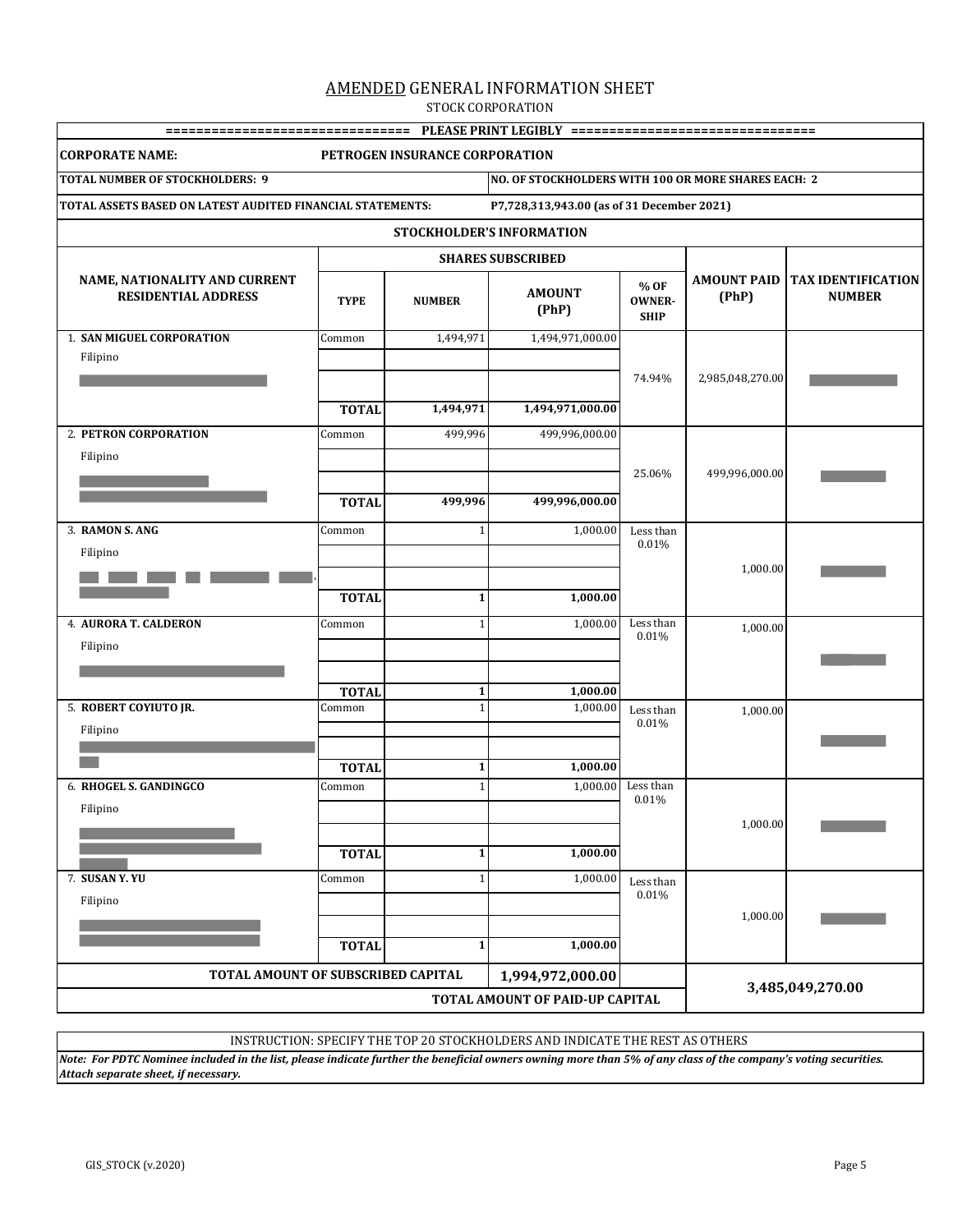### AMENDED GENERAL INFORMATION SHEET STOCK CORPORATION

**==================================== PLEASE PRINT LEGIBLY ==================================**

|     | <b>CORPORATE NAME:</b>                                      |              | PETROGEN INSURANCE CORPORATION |                                                                              |                            |                             |                                       |
|-----|-------------------------------------------------------------|--------------|--------------------------------|------------------------------------------------------------------------------|----------------------------|-----------------------------|---------------------------------------|
|     | TOTAL NUMBER OF STOCKHOLDERS: 9                             |              |                                | NO. OF STOCKHOLDERS WITH 100 OR MORE SHARES EACH: 2                          |                            |                             |                                       |
|     | TOTAL ASSETS BASED ON LATEST AUDITED FINANCIAL STATEMENTS:  |              |                                | P7,728,313,943.00 (as of 31 December 2021)                                   |                            |                             |                                       |
|     |                                                             |              |                                | STOCKHOLDER'S INFORMATION                                                    |                            |                             |                                       |
|     |                                                             |              |                                | <b>SHARES SUBSCRIBED</b>                                                     |                            |                             | <b>TAX</b>                            |
|     | NAME, NATIONALITY AND CURRENT<br><b>RESIDENTIAL ADDRESS</b> | <b>TYPE</b>  | <b>NUMBER</b>                  | <b>AMOUNT</b><br>(PhP)                                                       | % OF OWNER-<br><b>SHIP</b> | <b>AMOUNT PAID</b><br>(PhP) | <b>IDENTIFCATION</b><br><b>NUMBER</b> |
|     | 8. CARMEN N. PEDROSA<br>Filipino                            | Common       | $\mathbf{1}$                   | 1,000.00                                                                     | Less than<br>0.01%         | 1,000.00                    |                                       |
|     |                                                             | <b>TOTAL</b> |                                | 1,000.00                                                                     |                            |                             |                                       |
| 9.  | MELINDA GONZALES-MANTO<br>Filipino                          | Common       | $\mathbf{1}$                   | 1,000.00                                                                     | Less than<br>0.01%         | 1,000.00                    |                                       |
|     |                                                             | <b>TOTAL</b> |                                | 1,000.00                                                                     |                            |                             |                                       |
| 10. |                                                             |              |                                |                                                                              |                            |                             |                                       |
|     |                                                             | <b>TOTAL</b> |                                |                                                                              |                            |                             |                                       |
| 11. |                                                             |              |                                |                                                                              |                            |                             |                                       |
|     |                                                             | <b>TOTAL</b> |                                |                                                                              |                            |                             |                                       |
| 12. |                                                             |              |                                |                                                                              |                            |                             |                                       |
|     |                                                             | <b>TOTAL</b> |                                |                                                                              |                            |                             |                                       |
| 13. |                                                             |              |                                |                                                                              |                            |                             |                                       |
|     |                                                             | <b>TOTAL</b> |                                |                                                                              |                            |                             |                                       |
| 14. |                                                             |              |                                |                                                                              |                            |                             |                                       |
|     |                                                             | <b>TOTAL</b> |                                |                                                                              |                            |                             |                                       |
|     | TOTAL AMOUNT OF SUBSCRIBED CAPITAL                          |              |                                | 1,994,974,000.00                                                             | 100.00%                    |                             |                                       |
|     |                                                             |              |                                | TOTAL AMOUNT OF PAID-UP CAPITAL                                              |                            |                             | 3,485,051,270.00                      |
|     |                                                             |              |                                | (with contributed surplus of P25,000,000 required under the Insurance Code)  |                            |                             |                                       |
|     |                                                             |              |                                | INSTRUCTION: SPECIFY THE TOP 20 STOCKHOLDERS AND INDICATE THE REST AS OTHERS |                            |                             |                                       |

**Note:** *For PDTC Nominee included in the list, please indicate further the beneficial owners owning more than 5% of any class of the company's voting securities. Attach separate sheet, if necessary.*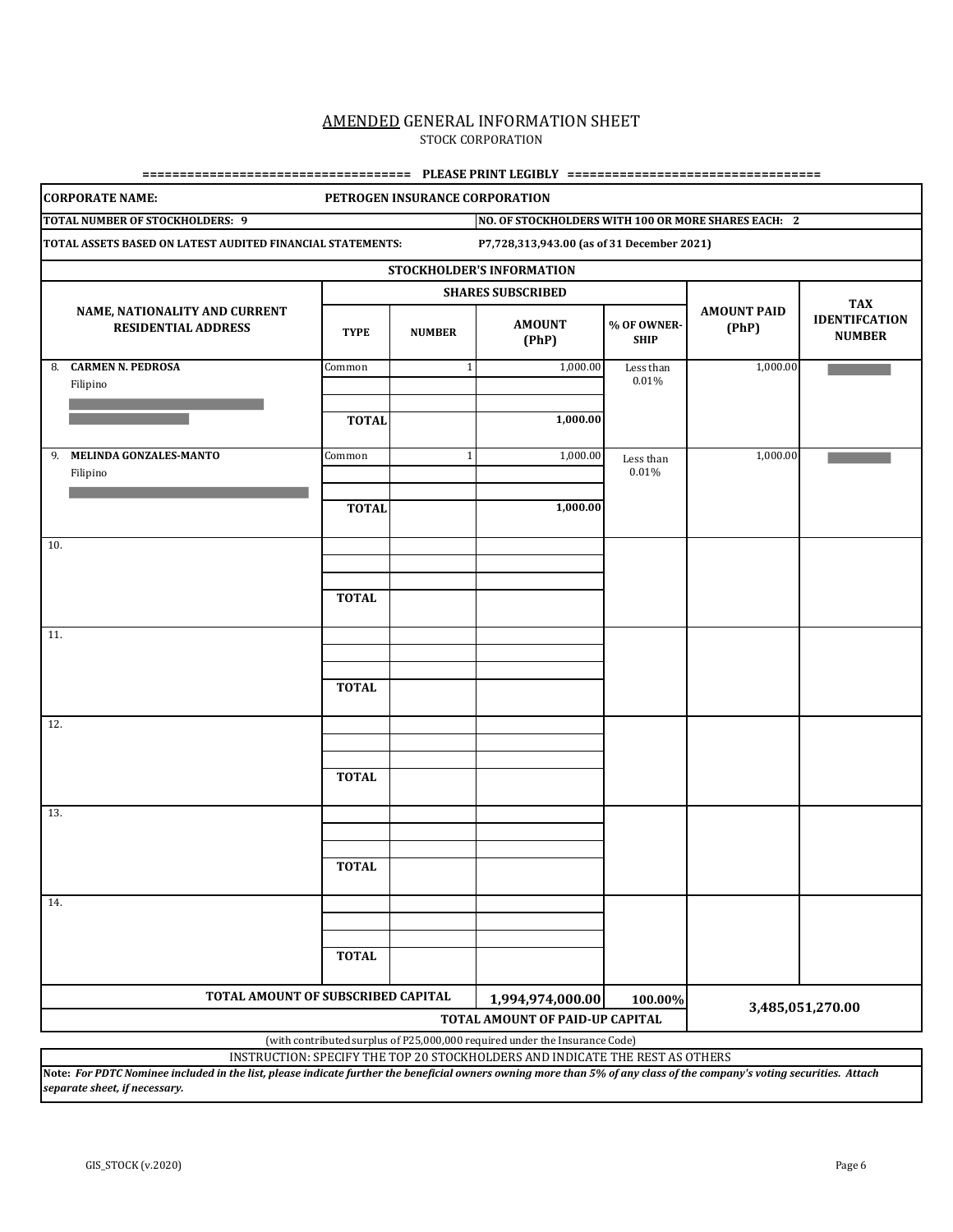STOCK CORPORATION **==================================== PLEASE PRINT LEGIBLY ==================================**

| <b>CORPORATE NAME:</b>                                                                                                                                                 |              | PETROGEN INSURANCE CORPORATION |                                                                              |                                      |                                                     |                                            |  |
|------------------------------------------------------------------------------------------------------------------------------------------------------------------------|--------------|--------------------------------|------------------------------------------------------------------------------|--------------------------------------|-----------------------------------------------------|--------------------------------------------|--|
| <b>TOTAL NUMBER OF STOCKHOLDERS: 9</b>                                                                                                                                 |              |                                |                                                                              |                                      | NO. OF STOCKHOLDERS WITH 100 OR MORE SHARES EACH: 2 |                                            |  |
| TOTAL ASSETS BASED ON LATEST AUDITED FINANCIAL STATEMENTS:                                                                                                             |              |                                | P7,728,313,943.00 (as of 31 December 2021)                                   |                                      |                                                     |                                            |  |
|                                                                                                                                                                        |              |                                | STOCKHOLDER'S INFORMATION                                                    |                                      |                                                     |                                            |  |
|                                                                                                                                                                        |              |                                | <b>SHARES SUBSCRIBED</b>                                                     |                                      |                                                     |                                            |  |
| NAME, NATIONALITY AND CURRENT<br><b>RESIDENTIAL ADDRESS</b>                                                                                                            | <b>TYPE</b>  | <b>NUMBER</b>                  | <b>AMOUNT</b><br>(PhP)                                                       | % OF<br><b>OWNER-</b><br><b>SHIP</b> | <b>AMOUNT PAID</b><br>(PhP)                         | <b>TAX IDENTIFICATION</b><br><b>NUMBER</b> |  |
| 15.                                                                                                                                                                    |              |                                |                                                                              |                                      |                                                     |                                            |  |
|                                                                                                                                                                        | <b>TOTAL</b> |                                |                                                                              |                                      |                                                     |                                            |  |
| 16.                                                                                                                                                                    |              |                                |                                                                              |                                      |                                                     |                                            |  |
|                                                                                                                                                                        | <b>TOTAL</b> |                                |                                                                              |                                      |                                                     |                                            |  |
| 17.                                                                                                                                                                    |              |                                |                                                                              |                                      |                                                     |                                            |  |
|                                                                                                                                                                        | <b>TOTAL</b> |                                |                                                                              |                                      |                                                     |                                            |  |
| 18.                                                                                                                                                                    |              |                                |                                                                              |                                      |                                                     |                                            |  |
|                                                                                                                                                                        | <b>TOTAL</b> |                                |                                                                              |                                      |                                                     |                                            |  |
| 19.                                                                                                                                                                    |              |                                |                                                                              |                                      |                                                     |                                            |  |
|                                                                                                                                                                        | <b>TOTAL</b> |                                |                                                                              |                                      |                                                     |                                            |  |
| 20.                                                                                                                                                                    |              |                                |                                                                              |                                      |                                                     |                                            |  |
|                                                                                                                                                                        | <b>TOTAL</b> |                                |                                                                              |                                      |                                                     |                                            |  |
| 21.                                                                                                                                                                    |              |                                |                                                                              |                                      |                                                     |                                            |  |
|                                                                                                                                                                        | <b>TOTAL</b> |                                |                                                                              |                                      |                                                     |                                            |  |
| TOTAL AMOUNT OF SUBSCRIBED CAPITAL                                                                                                                                     |              |                                | 1,994,974,000<br>TOTAL AMOUNT OF PAID-UP CAPITAL                             |                                      |                                                     | 3,485,051,270.00                           |  |
| Note: For PDTC Nominee included in the list, please indicate further the beneficial owners owning more than 5% of any class of the company's voting securities. Attach |              |                                | INSTRUCTION: SPECIFY THE TOP 20 STOCKHOLDERS AND INDICATE THE REST AS OTHERS |                                      |                                                     |                                            |  |

*separate sheet, if necessary.*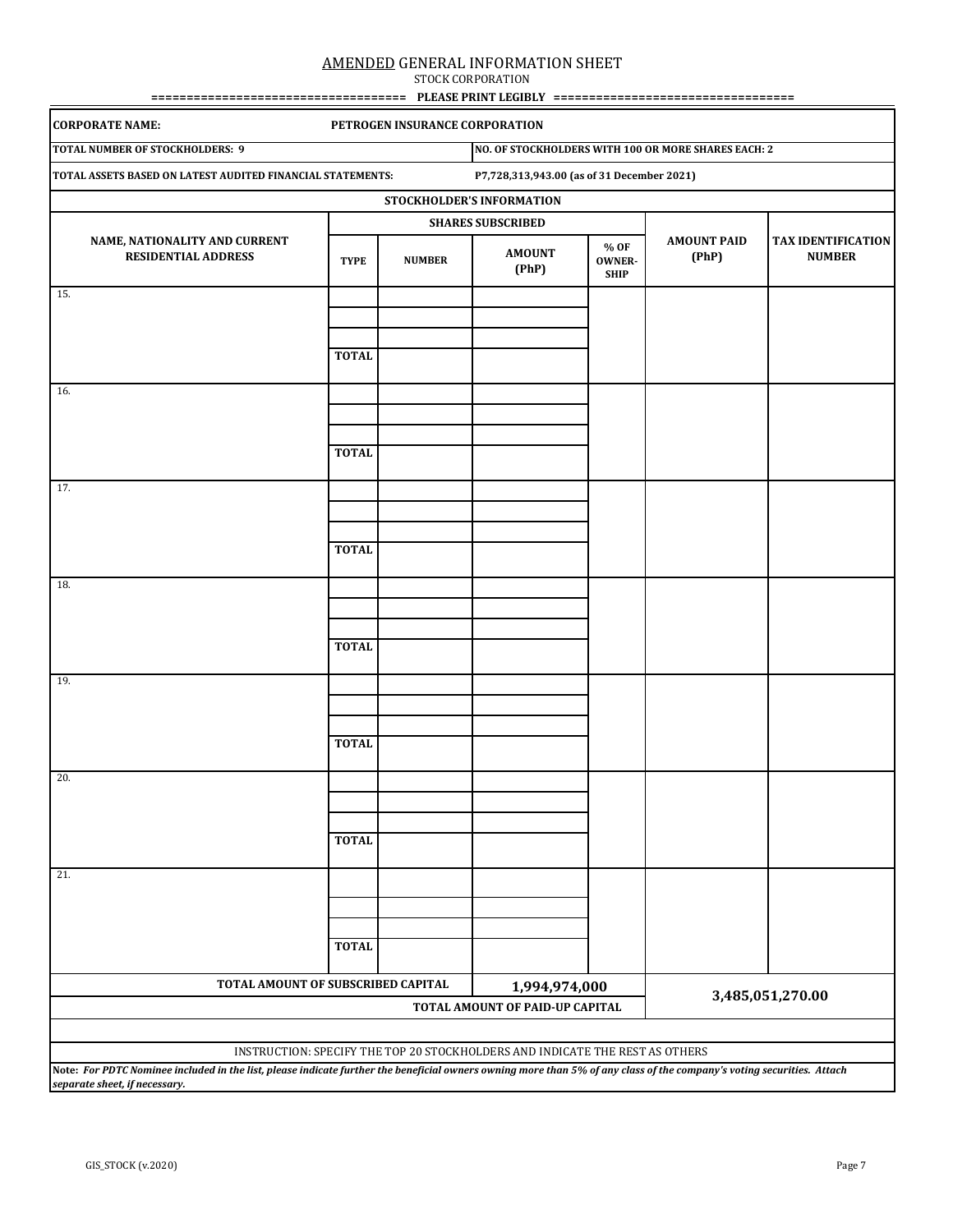## AMENDED GENERAL INFORMATION SHEET STOCK CORPORATION

|                                                                                                 |                                                                                         |                      | PLEASE PRINT LEGIBLY         |            |                                                         |               |                                             |
|-------------------------------------------------------------------------------------------------|-----------------------------------------------------------------------------------------|----------------------|------------------------------|------------|---------------------------------------------------------|---------------|---------------------------------------------|
| <b>CORPORATE NAME:</b>                                                                          | PETROGEN INSURANCE CORPORATION                                                          |                      |                              |            |                                                         |               |                                             |
|                                                                                                 |                                                                                         |                      |                              |            |                                                         |               |                                             |
| 1. INVESTMENT OF CORPORATE                                                                      |                                                                                         |                      |                              |            |                                                         |               |                                             |
| <b>FUNDS IN ANOTHER CORPORATION</b>                                                             |                                                                                         |                      | <b>AMOUNT (PhP)</b>          |            |                                                         |               | <b>DATE OF BOARD RESOLUTION</b>             |
| 1.1 STOCKS                                                                                      |                                                                                         |                      |                              |            |                                                         |               |                                             |
|                                                                                                 |                                                                                         |                      | N/A                          |            |                                                         |               | N/A                                         |
| 1.2 BONDS/COMMERCIAL PAPER (Issued                                                              |                                                                                         |                      |                              |            |                                                         |               |                                             |
| by Private Corporations)                                                                        |                                                                                         |                      | P45,000,000.00               |            |                                                         |               | <b>General Resolutions of various dates</b> |
| 1.3 LOANS/ CREDITS/ ADVANCES                                                                    |                                                                                         |                      | N/A                          |            |                                                         |               | N/A                                         |
| <b>GOVERNMENT TREASURY BILLS</b><br>1.4                                                         |                                                                                         |                      | N/A                          |            |                                                         |               | N/A                                         |
| 1.5 OTHERS                                                                                      | (Government Securities - Retail Treasury<br><b>Bonds and Fixed Rate Treasury Notes)</b> |                      | P 578,995,000.00             |            |                                                         |               | <b>General Resolutions of various dates</b> |
| 2. INVESTMENT OF CORPORATE FUNDS IN ACTIVITIES UNDER ITS                                        |                                                                                         |                      |                              |            | <b>DATE OF BOARD</b>                                    |               | <b>DATE OF</b>                              |
| <b>SECONDARY PURPOSES (PLEASE SPECIFY:)</b>                                                     |                                                                                         |                      |                              |            | <b>RESOLUTION</b>                                       |               | <b>STOCKHOLDERS</b><br><b>RATIFICATION</b>  |
|                                                                                                 | N/A                                                                                     |                      |                              |            | N/A                                                     |               | N/A                                         |
| <b>3. TREASURY SHARES</b>                                                                       |                                                                                         | <b>NO. OF SHARES</b> |                              |            | % AS TO THE TOTAL NO.<br>OF SHARES ISSUED               |               |                                             |
|                                                                                                 |                                                                                         |                      |                              | N/A        |                                                         |               | N/A                                         |
| 4. UNRESTRICTED/UNAPPROPRIATED RETAINED EARNINGS AS OF END OF LAST FISCAL YEAR: P527,334,901.00 |                                                                                         |                      |                              |            |                                                         |               |                                             |
| 5. DIVIDENDS DECLARED DURING THE IMMEDIATELY PRECEDING YEAR:                                    |                                                                                         |                      |                              |            |                                                         |               |                                             |
|                                                                                                 | <b>TYPE OF DIVIDEND</b>                                                                 |                      |                              |            | <b>AMOUNT (PhP)</b>                                     |               | <b>DATE DECLARED</b>                        |
| <b>CASH</b><br>5.1                                                                              |                                                                                         |                      |                              |            | N/A                                                     |               | N/A                                         |
| <b>STOCK</b><br>5.2                                                                             |                                                                                         |                      |                              | N/A        |                                                         |               | N/A                                         |
| <b>PROPERTY</b><br>5.3                                                                          |                                                                                         |                      |                              |            | N/A                                                     |               | N/A                                         |
|                                                                                                 |                                                                                         | <b>TOTAL</b>         | P                            |            |                                                         |               |                                             |
| 6. ADDITIONAL SHARES ISSUED DURING THE PERIOD:                                                  |                                                                                         |                      | N/A                          |            |                                                         |               |                                             |
| <b>DATE</b>                                                                                     |                                                                                         | <b>NO. OF SHARES</b> |                              |            |                                                         | <b>AMOUNT</b> |                                             |
|                                                                                                 |                                                                                         |                      |                              |            |                                                         |               |                                             |
|                                                                                                 |                                                                                         |                      |                              |            |                                                         |               |                                             |
|                                                                                                 |                                                                                         |                      |                              |            |                                                         |               |                                             |
| SECONDARY LICENSE/REGISTRATION WITH SEC AND OTHER GOV'T AGENCY:                                 |                                                                                         |                      |                              |            |                                                         |               |                                             |
| <b>NAME OF AGENCY:</b>                                                                          | <b>SEC</b>                                                                              |                      |                              | <b>BSP</b> |                                                         |               | I C                                         |
| <b>TYPE OF</b><br>LICENSE/REGN.                                                                 | N/A                                                                                     |                      |                              | N/A        |                                                         |               | License No. 2019/84-R                       |
| <b>DATE ISSUED:</b>                                                                             | N/A                                                                                     |                      |                              | N/A        |                                                         |               | <b>January 1, 2019</b>                      |
| <b>DATE STARTED</b><br><b>OPERATIONS:</b>                                                       | N/A                                                                                     |                      |                              | N/A        |                                                         |               | August 23, 1996                             |
| TOTAL ANNUAL COMPENSATION OF<br>DIRECTORS DURING THE PRECEDING FISCAL<br>YEAR (in PhP)          |                                                                                         |                      | <b>TOTAL NO. OF OFFICERS</b> |            | <b>TOTAL NO. OF RANK &amp;</b><br><b>FILE EMPLOYEES</b> |               | <b>TOTAL MANPOWER</b><br><b>COMPLEMENT</b>  |
| 0.00                                                                                            |                                                                                         |                      | ${\bf 8}$                    |            | $\bf{0}$                                                |               | 8                                           |

NOTE: USE ADDITIONAL SHEET IF NECESSARY

 $\Box$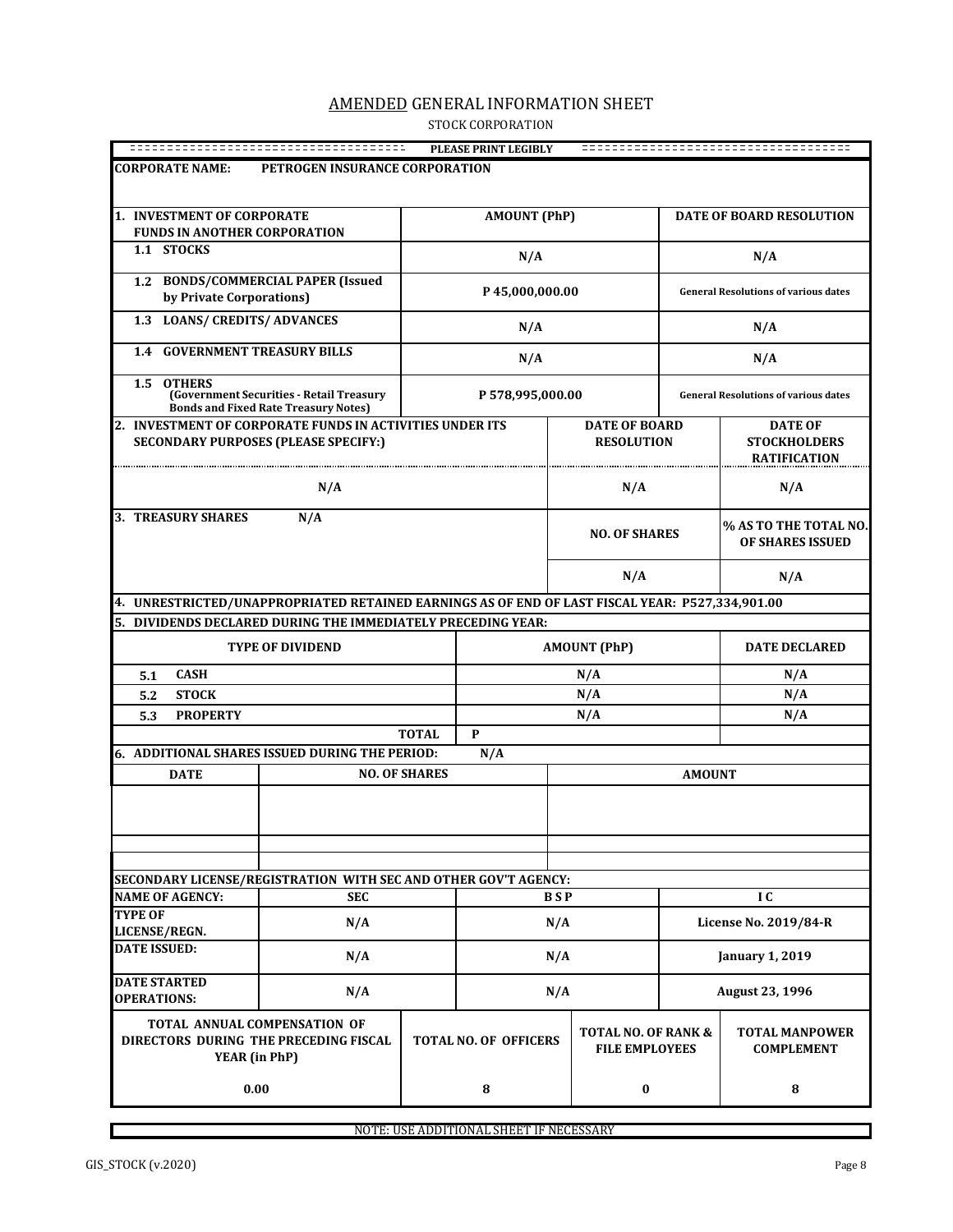I, IRENE M. CIPRIANO, Corporate Secretary of PETROGEN INSURANCE CORPORATION, declare under penalty of perjury that all matters set forth in this Amended GIS have been made in good faith, duly verified by me and to the best of my knowledge and belief are true and correct.

I hereby attest that all the information in this GIS are being submitted in compliance with the rules and regulations of the Securities and Exchange Commission (SEC) the collection, processing, storage and sharing of said information being necessary to carry out the functions of public authority for the performance of the constitutionally and statutorily mandated functions of the SEC as a regulatory agency.

I further attest that I have been authorized by the Board of Directors/Trustees to file this GIS with the SEC.

I understand that the Commission may place the corporation under delinguent status for failure to submit the reportorial requirements three (3) times, consecutively or intermittently, within a period of five (5) years (Section 177, RA No. 11232).

(Signature over printed name)

JUN 1 3 2022 by affiant who SUBSCRIBED AND SWORN TO before me in Mandaluyong City on personally appeared before me and exhibited to me her competent evidence of identity consisting of

Doc. No. 10 Page No. 81 Book No. Series of 2022



**PLIE DINA 1** Commission No. 0308-19 **Notary Pablic for Mandaluyong City** Until June 30, 2022 (S.C. 5.M. No. 3795; 09/23/2021) SMC, 40 San Miguel Ave., Massachuyong City Reil No. 55969 PTR No. 4884368; 01/14/22; Mandaluyong City IBP Lifetime Member No. 013353; 02/05/15; Quezon City MOLF Compilence No. VII-0017372; 04/14/25; Pasig City